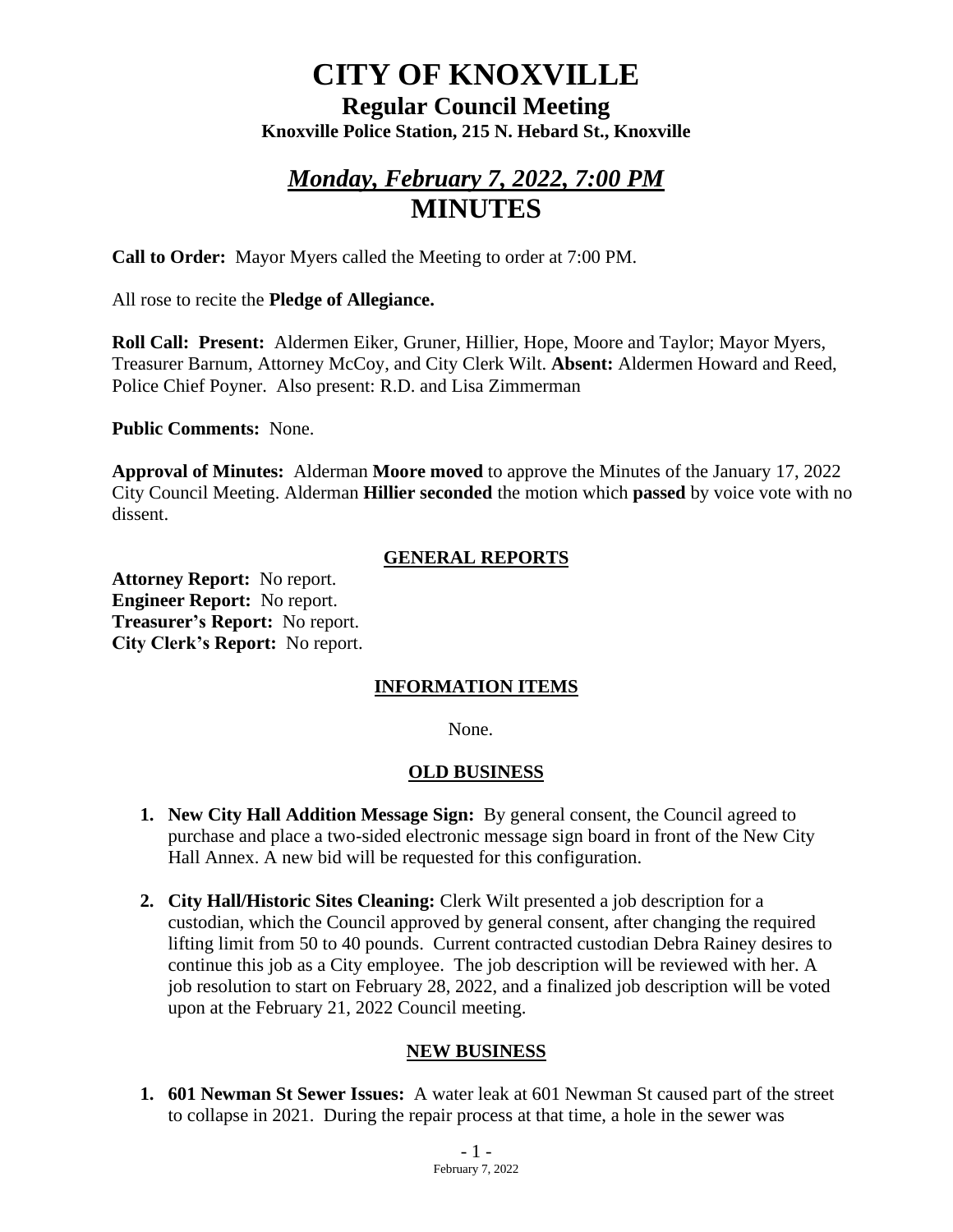## **CITY OF KNOXVILLE Regular Council Meeting Knoxville Police Station, 215 N. Hebard St., Knoxville**

discovered and repaired by the City. Mr. R.D. Zimmerman, property owner, called Roto-Rooter in late 2021 to investigate sewer problems, and it was discovered that the lateral line had been pulled from the sewer line during the street collapse. Mr. Zimmerman provided photos of the affected area and an invoice from Roto-Rooter for \$3,678.59 for repairs, and asked for compensation as he felt he should have been notified during the street collapse about a possible issue. This item will be revisited at the February 21, 2022 Council meeting.

- **2. 2022-2023 Wheel Tax Design:** By general consent, the Historic City Hall and the new City Hall Annex will be featured on the 2022-2023 Wheel Tax sticker. Design choices will be made available at the February 21, 2022 Council meeting.
- **3. St Patrick's Day Parade:** Alderman **Gruner moved** to not hold a St. Patrick's Day Parade in 2022. Alderman **Hillier seconded** the motion, which passed by voice vote with no dissent.
- **4. Zoning Board of Appeals Appointments:** Alderman **Hillier moved** to re-appoint Tim Eagle and Neil Smith to the Zoning Board of Appeals. Alderman **Gruner seconded** the motion, which **passed** with six (6) Yes votes and two (2) Absent.

#### **Mayor's Report:**

- The new Council table, made by Knoxville High School students, will be delivered on February 11, 2022. Final touch-ups in the new Council room have been completed. By general consent, the group selected transaction window choice #B, with three fixed panels and an opening at the bottom of the middle panel. This is a change from the original design already installed.
- A note from the family of Lance Moore was circulated, thanking the Council for the memorial donation.
- There are pending TIF requests from Garrett's Glass and from Phillip & Cara Wolford. These will go before the Planning Commission/Zoning Board of Appeals.
- A replacement plan for city vehicles needs to be implemented.
- The cost and procedures to obtain an Illinois CDL license have changed drastically.
- Henderson Road and the Public Square are scheduled to be resurfaced this year.
- The Public Library has a roof leak that is causing a second story ceiling in an unused room to fall in. It will be scheduled for repair.
- The next regularly scheduled Council meeting will be held on Monday, February 21, 2022 at 7:00 PM at the Police Station.

### **Committee Reports**

- **Administration:** No report.
- **Cemetery:** No report.
- **Economic Development:** No report.
- **Parks:** No report.